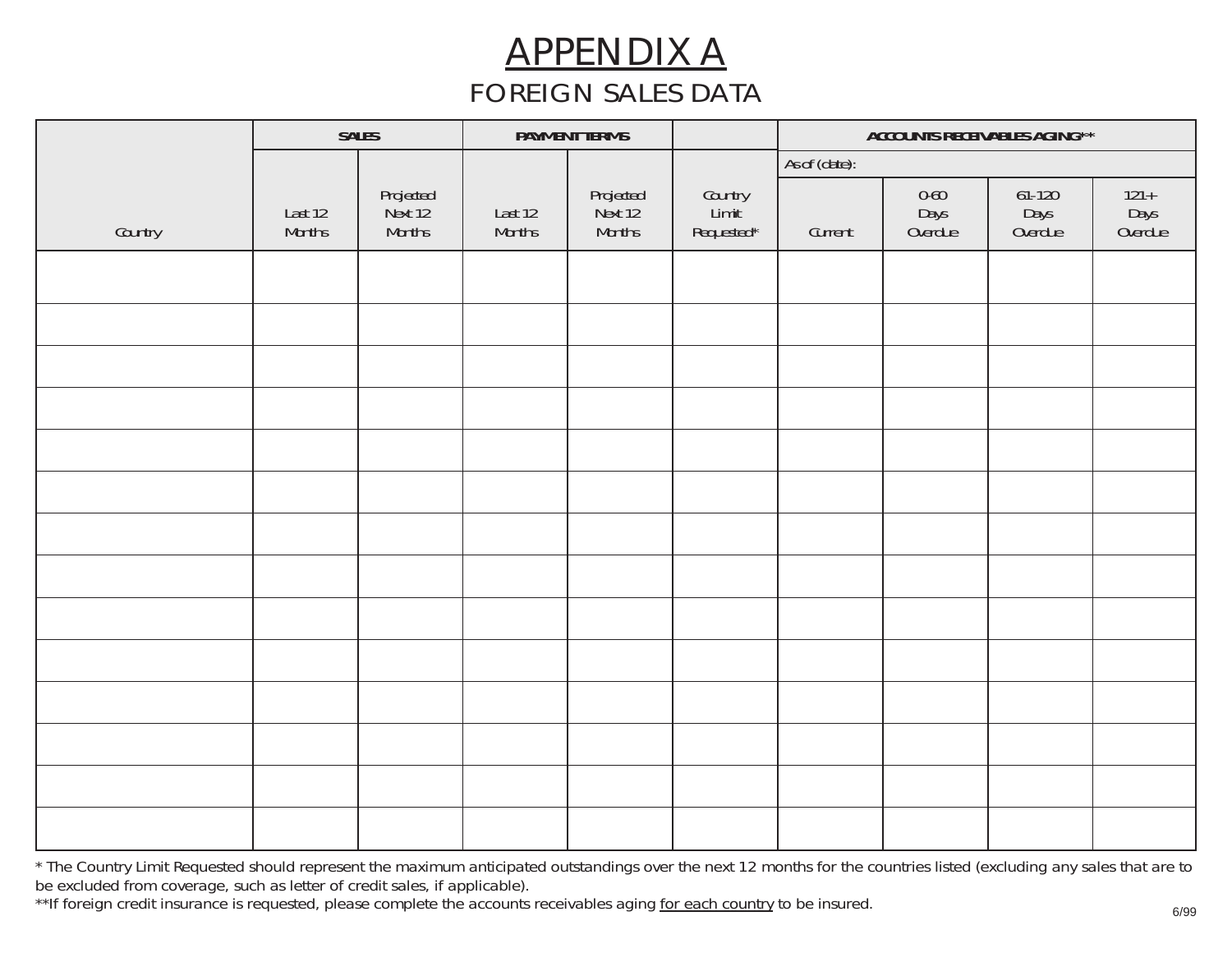### APPENDIX B

#### *BUYERS REPRENSENTING TEN HIGHEST CREDIT EXPOSURES*

*Please provide a list of the top ten (10) Buyers (domestic or foreign, or both, as applicable to this application) that represent the largest anticipated high credit exposure over the next twelve (12) months.*

|                                                                  |                          | <b>SALES</b>                          | <b>PAYMENT TERMS</b>     |                                       |                              | <b>ACCOUNTS RECEIVABLES AGING</b> |                             |                             |                            |
|------------------------------------------------------------------|--------------------------|---------------------------------------|--------------------------|---------------------------------------|------------------------------|-----------------------------------|-----------------------------|-----------------------------|----------------------------|
|                                                                  |                          |                                       |                          |                                       |                              | As of (date):                     |                             |                             |                            |
| Buyer<br>City/State/Country<br>(Please indicated D&B # if known) | Last 12<br><b>Months</b> | Projected<br>Next 12<br><b>Months</b> | Last 12<br><b>Months</b> | Projected<br>Next 12<br><b>Months</b> | Buyer<br>Limit<br>Requested* | Current                           | $0 - 60$<br>Days<br>Overdue | $61-120$<br>Days<br>Overdue | $121 +$<br>Days<br>Overdue |
|                                                                  |                          |                                       |                          |                                       |                              |                                   |                             |                             |                            |
|                                                                  |                          |                                       |                          |                                       |                              |                                   |                             |                             |                            |
|                                                                  |                          |                                       |                          |                                       |                              |                                   |                             |                             |                            |
|                                                                  |                          |                                       |                          |                                       |                              |                                   |                             |                             |                            |
|                                                                  |                          |                                       |                          |                                       |                              |                                   |                             |                             |                            |
|                                                                  |                          |                                       |                          |                                       |                              |                                   |                             |                             |                            |
|                                                                  |                          |                                       |                          |                                       |                              |                                   |                             |                             |                            |
|                                                                  |                          |                                       |                          |                                       |                              |                                   |                             |                             |                            |
|                                                                  |                          |                                       |                          |                                       |                              |                                   |                             |                             |                            |
|                                                                  |                          |                                       |                          |                                       |                              |                                   |                             |                             |                            |
|                                                                  |                          |                                       |                          |                                       |                              |                                   |                             |                             |                            |
|                                                                  |                          |                                       |                          |                                       |                              |                                   |                             |                             |                            |
|                                                                  |                          |                                       |                          |                                       |                              |                                   |                             |                             |                            |
|                                                                  |                          |                                       |                          |                                       |                              |                                   |                             |                             |                            |

*\* The Buyer Limit Requested should represent the maximum anticipated outstandings over the next 12 months for the named Buyer.* 6/99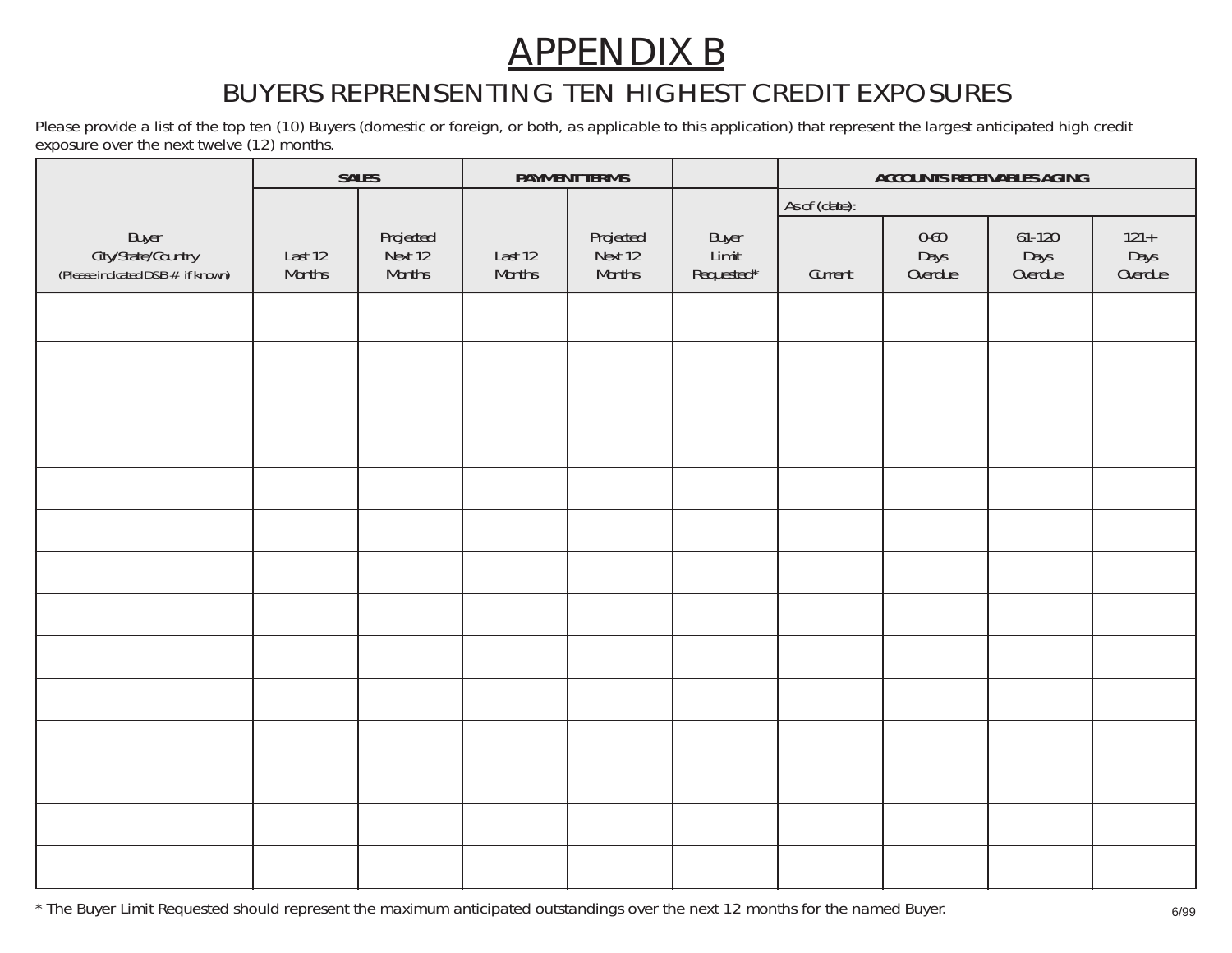# APPENDIX C *LOSS HISTORY*

*Please provide the following information on gross credit losses over \$50,000 (domestic losses or foreign losses, or both, as applicable to this application) during the* last three (3) years, whether or not insurance is requested for these Buyers or countries. If there are none, please indicate by writing "none", and initial with date.

| Buyer<br>State/Country | Shipment<br>Date | Cause of<br>Loss | Claim<br>Filed? | Gross<br>$\mathsf{Loss}^{\star}$ | Recoveries<br>(excluding any<br>claim payments) | <b>Net</b><br>Loss |
|------------------------|------------------|------------------|-----------------|----------------------------------|-------------------------------------------------|--------------------|
|                        |                  |                  |                 |                                  |                                                 |                    |
|                        |                  |                  |                 |                                  |                                                 |                    |
|                        |                  |                  |                 |                                  |                                                 |                    |
|                        |                  |                  |                 |                                  |                                                 |                    |
|                        |                  |                  |                 |                                  |                                                 |                    |
|                        |                  |                  |                 |                                  |                                                 |                    |
|                        |                  |                  |                 |                                  |                                                 |                    |
|                        |                  |                  |                 |                                  |                                                 |                    |
|                        |                  |                  |                 |                                  |                                                 |                    |
|                        |                  |                  |                 |                                  |                                                 |                    |
|                        |                  |                  |                 |                                  |                                                 |                    |
|                        |                  |                  |                 |                                  |                                                 |                    |
|                        |                  |                  |                 |                                  |                                                 |                    |
|                        |                  |                  |                 |                                  |                                                 |                    |
|                        |                  |                  |                 |                                  |                                                 |                    |

*\*For the purpose of this schedule, a credit loss should be regarded as any receivable, insured, or uninsured, which has not been paid within one year of the due date and/or any receivables that have been deemed uncollectible.* 6/99